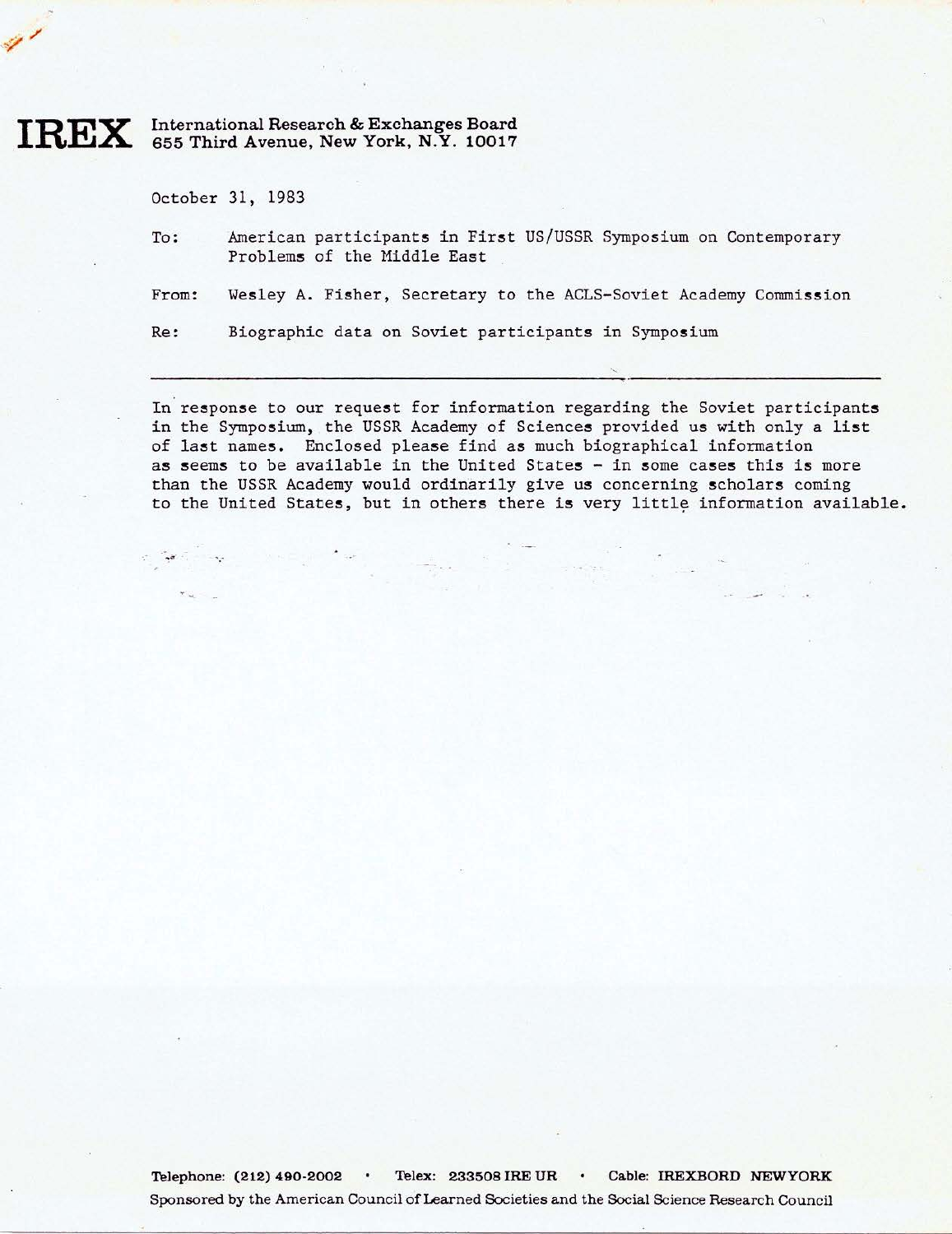## SOVIET PARTICIPANTS IN FIRST US/USSR SYMPOSIUM ON CONTEMPORARY PROBLEMS OF THE MIDDLE EAST

Academician Evgenii Maksimovich Primakov, Director, Institute of Oriental Studies, USSR Academy of Sciences

Born October 29, 1929 in Kiev. Graduate of Moscow Institute of Oriental Studies, 1953. Corresponding Member, USSR Academy of Sciences, 1974. Academician, USSR Academy of Sciences, 1979. Worked for State Radio and Television Committee, 1953-1962. Columnist and Deputy Editor, Asian and African Desk of Pravda, 1962-1970. Deputy Director of Institute of World Economy and International Relations (IMEMO), USSR Academy of Sciences, 1970-1979. Nasser Prize, 1975. Member of CPSU since 1959. Specialist on Asia and Middle East, especially Egypt and other Arab countries, Speaks English, Arabic, Publications include following books:

Aziia v sovremennom mire (Asia in the Contemporary World), Moscow, Nauka, 1982 Vostok posle krakha kolonial'noi sistemy (The East after the Breakdown of the Colonial System), Moscow, Nauka, 1983

Energeticheskii **krizis** v kapitalisticheskom mire (The Energy **Crisis** in the Capitalist World), Moscow, Mysl', 1975 (also published in German, 1978)

Anatomiia blizhnevostochnogo konflikta (Anatomy of the Middle East Conflict), Moscow, Mysl', 1978 (also published in English, 1979)

Problemy egipetskoi revoliutsii (Problems of the Egyptian Revolution), Moscow, Mezhdunarodnye otnosheniia, 1979 (Edited volume of speeches of Gamal Abdel Nasser)

Egipet: Vremia prezidenta Nasera (Egypt: the Time of President **Nasser),**  Moscow, **Mysl',** 1981 (second edition, first published in 1974; with Igor P. Beliaev)

Mezhdunarodnye konflikty (International Conflicts), Moscow, Mezhdunarodnye otnosheniia, 1972

True Ally in Anti-Imperialist Struggle, Moscow, Novosti, 1966

Dr. Ruben Napoleonovich Andreasyan, Chief, Economic Branch, Near and Middle Eastern Countries Department, Institute of Oriental Studies, USSR Academy of Sciences

Born August 31, 1929. Candidate of Geographic Sciences. Appointed to current position in 1978. Specialist on petroleum **issues.** Publications include following books:

Novye iavleniia v energetike kapitalisticheskogo mira (New Phenomena in the Energy Supplies of the Capitalist World), Moscow, Mysl', 1979

OPEK v mire nefti (OPEC in the Oil World), Moscow, Nauka, 1978 Energeticheskii krizis v kapitalisticheskom mire (The Energy **Crisis** in

the Capitalist World), Moscow **Mysl',** 1975 (with Evgenii M. Primakov) SSSR i razvivaiushchiesia strany (The USSR and Developing Countries), Moscow, Nauka, 1966 (with David G. Chertkov)

The Soviet Union, Friend of Peoples Fighting for their National Independence, Moscow, Novosti, 1965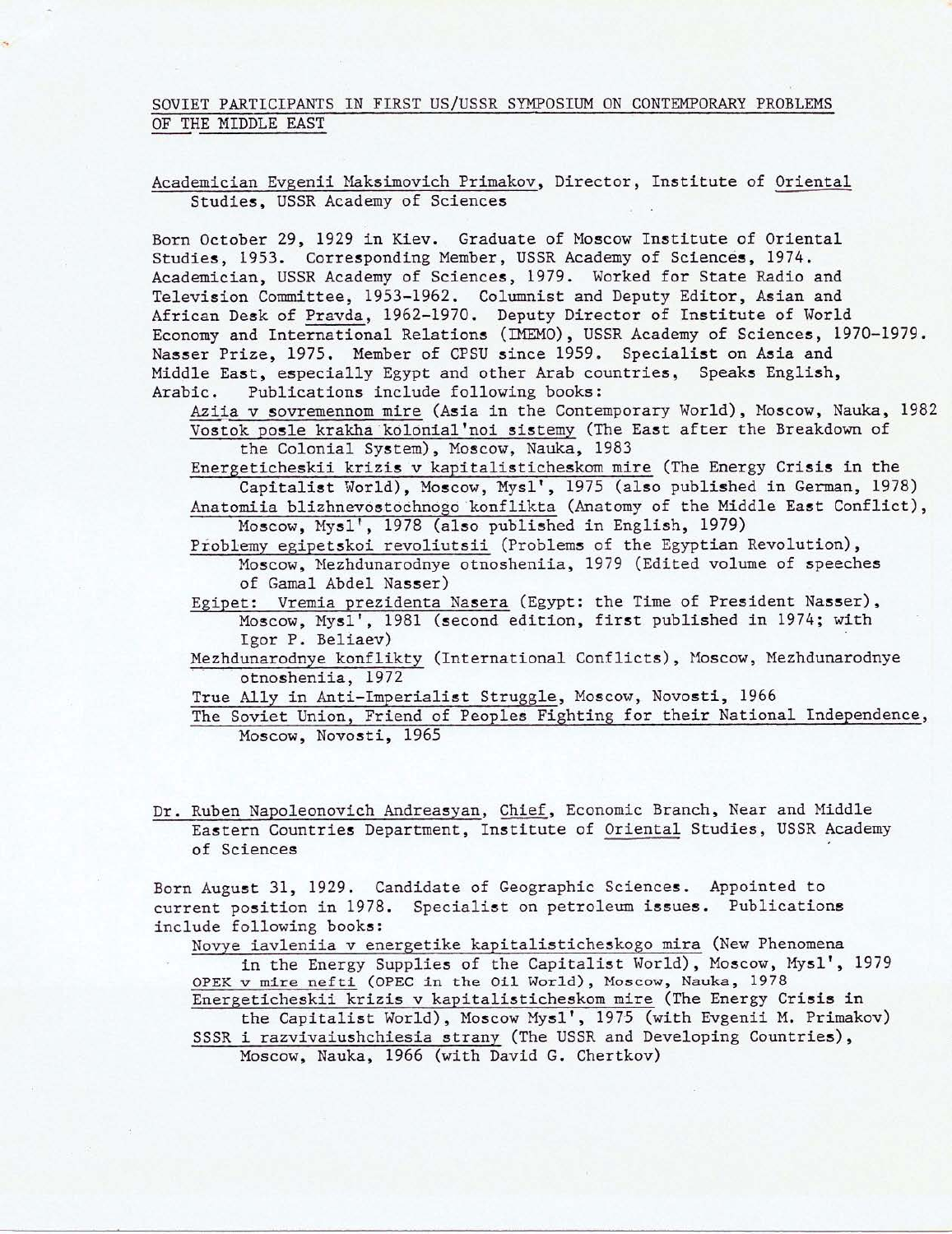## Professor Igor Petrovich Belyaev, Journalist, Literaturnaya gazeta

Born November 18, 1923. Doctor of Economic Sciences, Professor. Member of CPSU. Has served as Deputy Director of the Institute of Africa, USSR Academy of Sciences. Worked for Pravda. Major journalist on Near East and African Affairs. Publications include following books:

Egipet: vremia prezidenta Nasera (Egypt: The Time of President Nasser), Moscow, Mysl', 1981 (second edition, first published 1974, with Evgenii M. Primakov)

1957 - Den' sed'moi, kak den' pervyi (1957 - The Seventh Day, Like the First Day), Moscow, Voenizdat, 1979

Professor Yurii Vladimirovich Gankovsky, Chief, South Asian Department, Institute of Oriental Studies, USSR Academy of Sciences

Publications include following books:

Zarubezhnaia Aziia **(Asia** Abroad) , Moscow, **Mysl',** 1982

Istoriia Afganistana (The History of Afghani stan) , Moscow, **Mysl '** 1982 Afganistan, proshloe i nastoia shchee (Afghanistan, Past and Present), Moscow, Obshchestvennye nauki i sovremennost', 1982

Problemy razvitiia stran sovremennogo blizhnego i srednego vostoka (Iran, Pakistan, Turtsiia) (Problems of Development of the Countries of the Contemporary Near and Middle East (Iran, Pakistan, Turkey)), Moscow, Glavnaia redaktsiia vostochnoi literatury, 1981

Narodnaia respublika Bangladesh (The People's Republic of Bangladesh), Moscow, Nauka, 1979

Pakistan - problemy politiki i ekonomiki (Pakistan - Problems of Politics and Economics), Moscow, Nauka, 1978

Dr. Aleksandr Konstantinovich Kislov, Chief of Section on Middle East Policy, Department of Foreign Policy, Institute of USA and Canada, USSR Academy of Sciences

Born September 11, 1929 in Moscow. Graduate of Institute of International Affairs, USSR Ministry of Foreign Affairs, 1952. Correspondent with TASS in New York and Washington, 1956-1959. Chief of American Countries Department, TASS, 1959-approximately 1966 (in this capacity covered President John F. Kennedy's meeting with Premier Nikita Khrushchev in 1961). Badge of Honor for work in his department, 1962. Chief, TASS Bureau in Cairo, 1966-1970. Specialist on U.S. Middle East policy. Publications include articles in following in addition to journals such as SShA: Ekonomika, politika, ideologiia, Voprosy istorii, and others:

Global naia strategiia SShA v usloviiakh nauchno-tekhnicheskoi revoliutsii (U.S. Global Strategy in the Age of the Scientific-Technological Revolution), Moscow, Mysl', 1979 SShA-Zapadnaia Evropa: partnerstvo i sopernichestvo (USA-Western Europe: Partnership and Rivalry), Moscow, Nauka, 1978 Politika SShA v Azii (U.S. Policy in Asia), Moscow, Nauka, 1977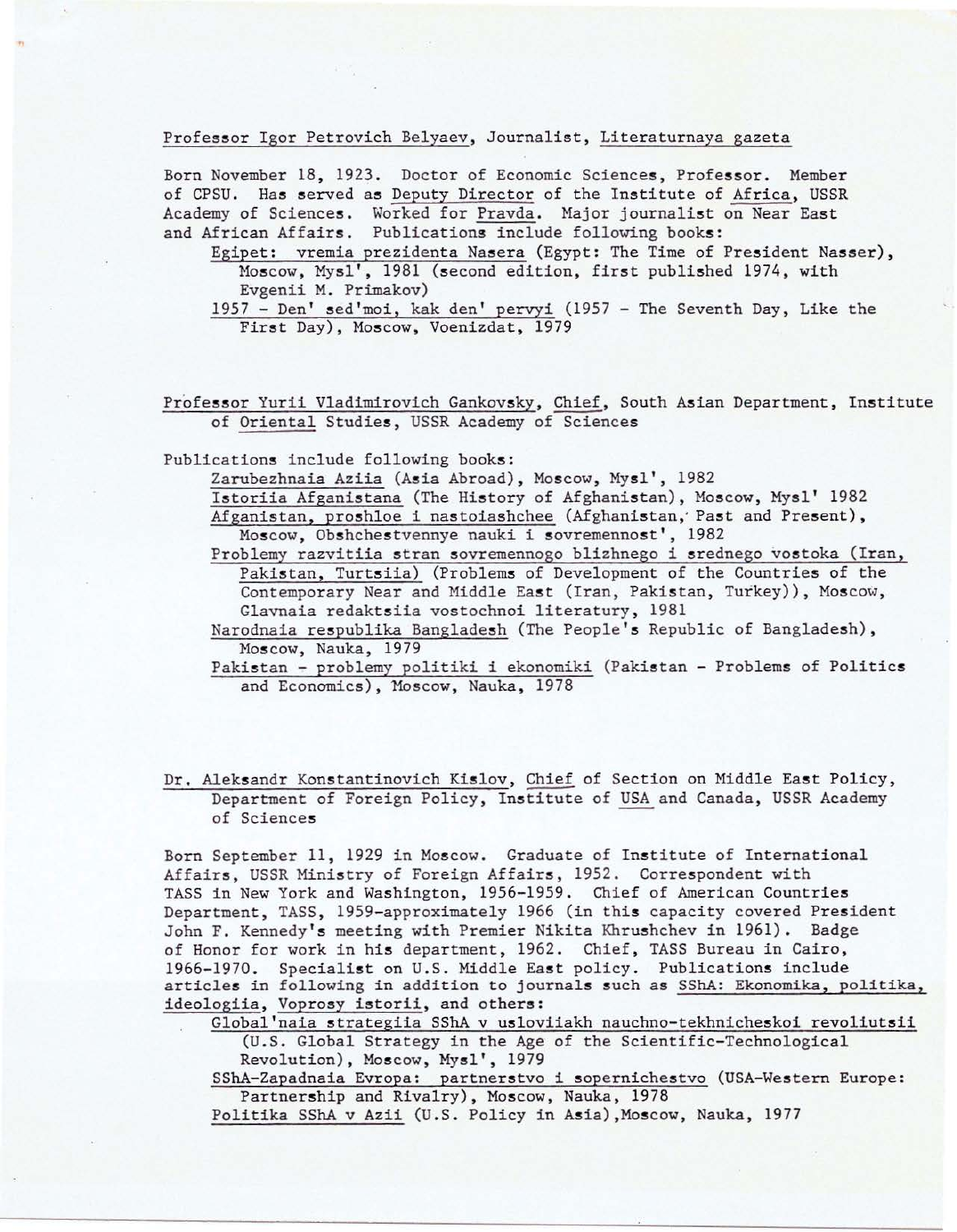Dr. Oleg Vitalevich Kovtunovich, Institute of Oriental Studies, USSR Academy of Sciences

Publications include:

Revoliutsiia svobodnykh ofitserov v Egipte (The Revolution of Free Officers in Egypt), **Moscow,** Nauka, forthcoming 1984

Dr. Nosenko, Institute of Oriental Studies, USSR Academy of Sciences No information.

Professor Pyrlin, Institute of Oriental Studies, USSR Academy of Sciences

No information.

Dr. Sergei Mikhailovich Rogov, Research Fellow, Section on Middle East Policy, Department of Foreign Policy, Institute of USA and Canada, USSR Academy of Sciences

Born 1948 in Moscow. Graduate of Moscow State Institute of International Relations, 1971. Candidate of Historical Sciences, Institute of USA and Canada, USSR Academy of Sciences, 1977. IREX exchangee, March-April, 1979. Rumored to be replacement for Berezhkov as Institute of USA and Canada :: representative at USSR Embassy in Washington. Specialist on U. S. policy in the Middle East, particularly in interconnections between U.S. domestic politics and U.S. policy in the Middle East. Publications include following articles:

"Amerikanskaia evreiskaia obshchina i Izrail" (The American Jewish Community and Israel), SShA: Ekonomika, politika, ideologiia, No.8, 1978 "Road to Mideast Peace Goes through Geneva", Daily World, August 31, 1976

Dr. Zuyagelskaya, Institute of Oriental Studies, USSR Academy of Sciences Economist, writes on North-South problems.